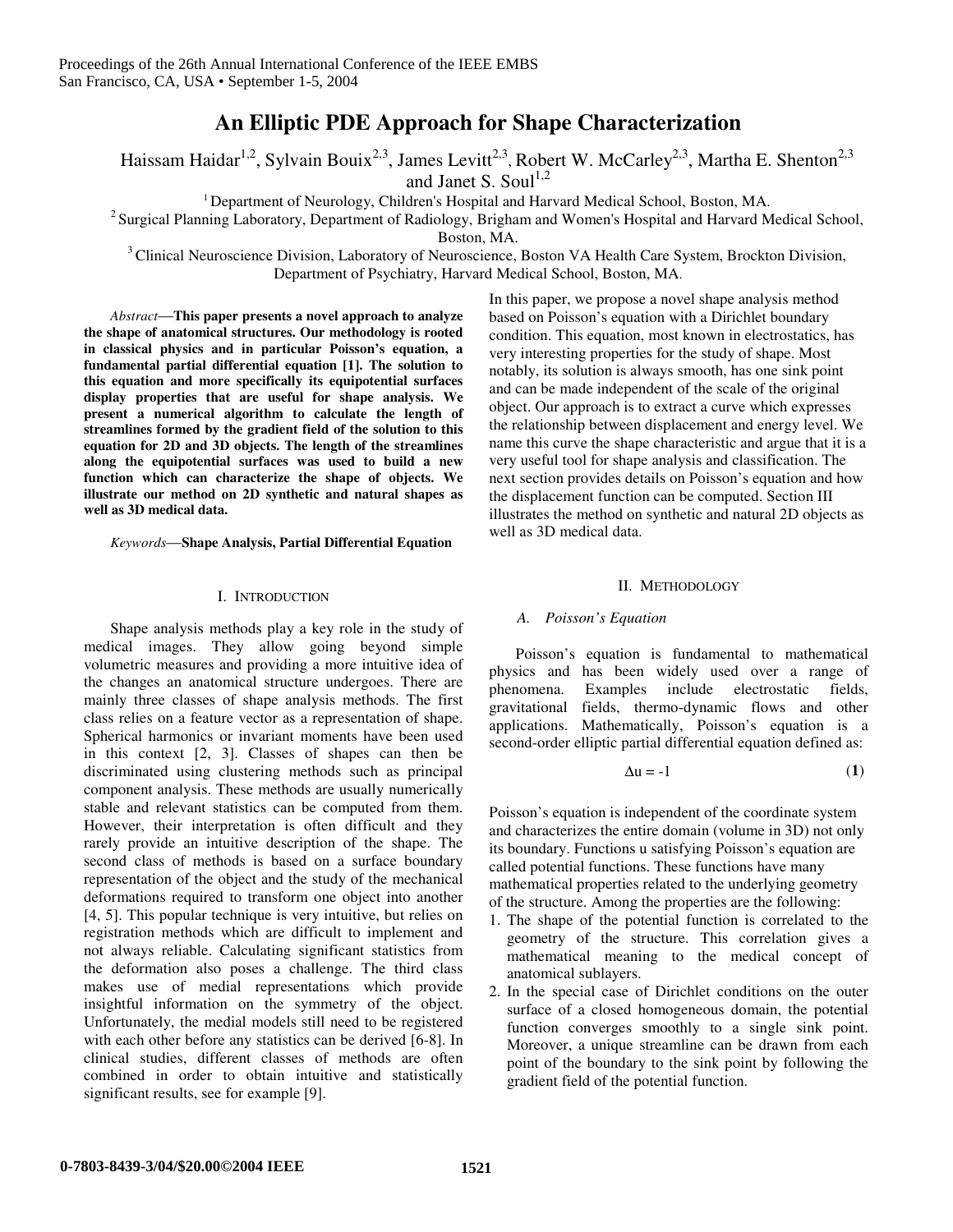3. The pattern of streamlines is independent of the value of the potential on the boundary and is closely related to the shape of the domain.

The length of each streamline can be calculated by summing the Euclidean distances between neighboring points along the streamline. For example, in electrostatics, this length is called the 'electric displacement'.

In Figure 1, we illustrate the solution of Poisson's equation for simple two dimensional domains, a circle (Figure 1a) and a square (Figure 1b). In both examples, the initial conditions on the boundary were set to  $u = 100$ . The solution represents a layered set of equipotential curves making a smooth transition from the outer contour to the center. The equipotential curves for a circle are simply smaller circles. However, the equipotential curves inside a square smoothly change shape as they approach the sink point. This change is illustrated in Figure 1a where two streamlines connect the sink point to two equipotential points inside the circle. Figure 1b shows similar streamlines inside the square. Inside a circle the 'electric displacement' along an equipotential curve is constant. Inside a square, this displacement varies due to the shape of the boundary. Note however, that the variation of displacement decreases from one equipotential level to another while moving towards the sink point. We used this concept of displacement as the basis of our approach to apply Poisson's equation for the analysis of shape of anatomical structures.

#### *B. Calculating the displacement*

Since there are many standard numerical methods for solving Poisson's equation (1), we will not discuss in this work the numerical solution of Poisson's equation for 3D MRI. We refer the reader to [10] for details on numerical solutions of standard partial differential equations. We will focus instead on the computation of the displacement for each point in the given domain.

Because all streamlines converge to one unique sink point, Ps , we can design a downwinding algorithm to calculate the displacement at a voxel  $P_0$  by summation of the Euclidean distances between consecutive voxels along the streamline connecting  $P_0$  to  $P_s$ .

First,  $P_s$  is found by solving the following equation:

$$
||grad(u)|| = 0 \tag{2}
$$

The displacement D at a voxel  $P_0$  is then defined as:

$$
D(P_0) = \Sigma L_i \tag{3}
$$

 $L_i$  is the Euclidean distance between consecutive voxels  $P_i$ and  $P_{i+1}$  on the streamline connecting  $P_0$  to the sink point. Depending on the direction of the gradient field at voxel P<sub>i</sub>, L<sup>i</sup> can have one of the following values:

 $h_1, h_2, h_3, (h_1^2 + h_2^2)^{1/2}, (h_1^2 + h_3^2)^{1/2}, (h_2^2 + h_3^2)^{1/2}$  or  $(h_1^2 + h_2^2)$  $h_2^2 + h_3^2$ <sup> $1/2$ </sup>;



Fig. 1. a) potential function inside a circle with streamlines of two equipotential points. b) potential function inside a square with streamlines of two equipotential points.



Fig. 2**.** Displacement map of a circle (left) and a square (right).

 $h_1$  is the voxel width,  $h_2$  the voxel height and  $h_3$  the slice thickness.

The direction of the gradient is assessed using a simple transformation from a Cartesian to a spherical coordinate system. The azimuth  $\theta$  and the elevation  $\varphi$  of the gradient are calculated at  $P_i$  and used to determine  $L_i$ . The coordinates of the following voxel on the streamline,  $P_{i+1}$ , can be computed using;

$$
\begin{cases}\nx_{i+1} = x_i + L_i \cdot \sin\varphi_i \cos\theta_i; \ny_{i+1} = y_i + L_i \cdot \sin\varphi_i \sin\theta_i; \nz_{i+1} = z_i + L_i \cdot \sin\theta_i\n\end{cases}
$$
\n(4)

 $L_i$  is added to the current  $D(P_0)$  using (3), the procedure is then repeated at  $P_{i+1}$  until the sink point  $P_s$  is reached. Figure 2 presents the displacement maps of a circle and square.

## *C. Analysis of shape using Poisson's equation*

Earlier, we demonstrated that the dynamics of change of the equipotential surfaces inside the domain while approaching the center is related to the domain geometry. To evaluate this process we first define the normalized drop of potential E at an equipotential surface  $S_i$  as:

$$
E = (U_0 - U_i)/(U_0 - U_s); \tag{5}
$$

 $U_0$ ,  $U_s$  and  $U_i$  are the potentials on the boundary, at the sink point and on the current equipotential surface respectively. E characterizes the amount of energy needed to transform the surface boundary into the current equipotential surface. We then introduce ν, the coefficient of variance of the displacement along the current equipotential surface  $S_i$ :

$$
v(E) = stdev(D(Si))/mean(D(Si))
$$
 (6)

Function  $v(E)$ , which we call the "shape characteristic", displays some very interesting properties: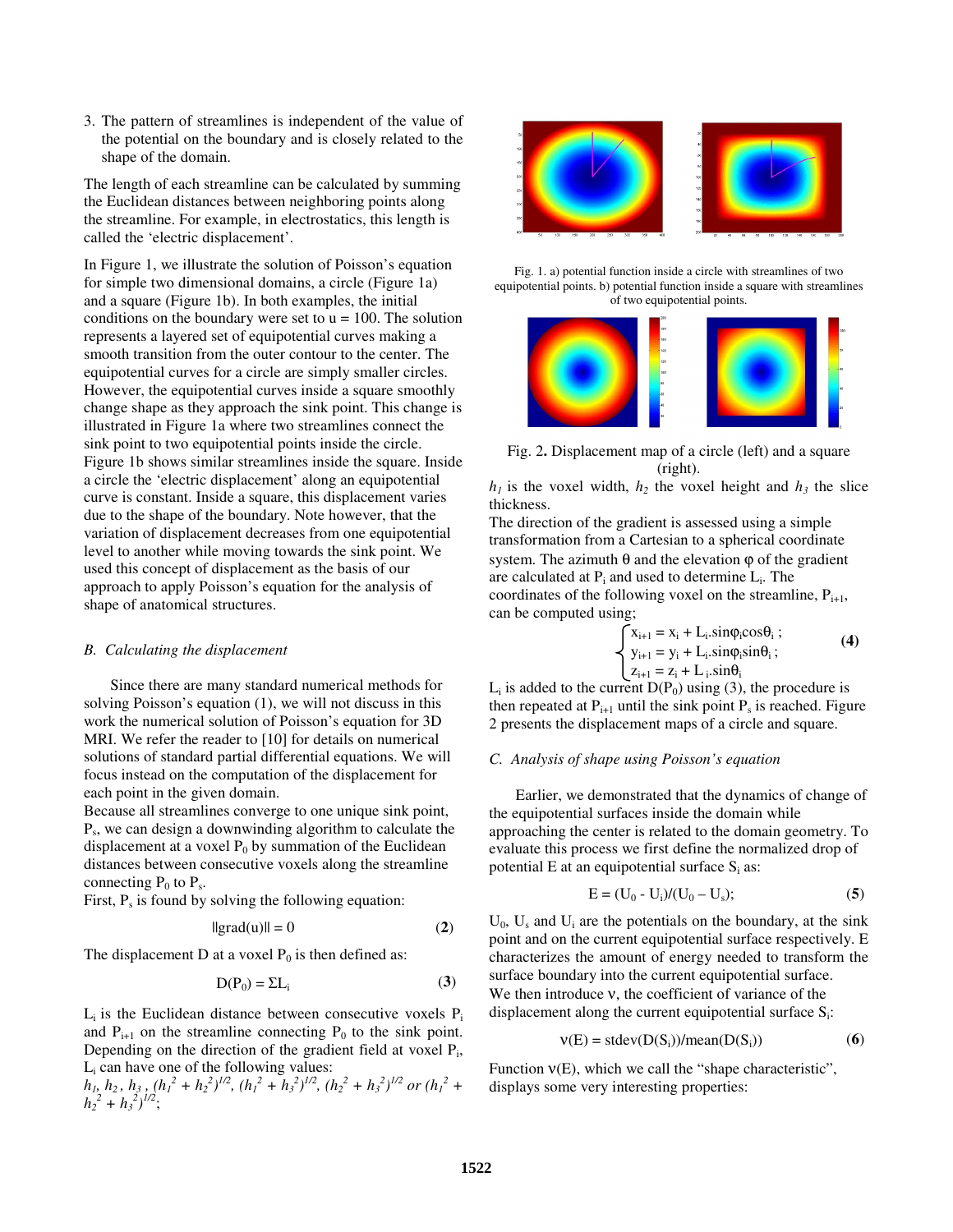- 1. It is independent of the potential on the outer boundary.
- 2. It is independent of the overall volume and defined exclusively by the shape.
- 3. A given value ν corresponds to a known drop of potential E.

Thus, the shape of a structure can be represented by the "shape characteristic" which expresses the relationship between the variation of the displacement and the energy drop and is independent of overall size and initial conditions on the outer boundary of the object.

#### III. RESULTS

# *A. Shape Characteristic for 2D objects.*

In this section, we illustrate how the shape characteristic is connected to the shape of the object. First, in fig. 3, we present three isosceles triangles each with a different acute angle (30,45 and 60 degrees). The shape characteristic is almost linear and the slope of the line is nearly identical for the three triangles.

Next, we computed the shape characteristic for natural shapes. Fig. 4 presents the analysis of three different images of hands and Fig. 5 shows our results for three different horses. One can see that the shape characteristics are very similar for classes of similar objects.



Fig. 3 Three isosceles triangles with different acute angles display very similar shape characteristics. Top: Solution to Poisson's equation, Middle: Displacement map, Bottom: Shape characteristics.





For the hands,  $v(E)$  first drops significantly and then becomes almost constant. On the other hand, the shape characteristic of a horse typically increases at a nearly constant rate.



Fig. 5 Shape characteristics of three different horses. Top: Solution to Poisson's equation, Middle: Displacement map, Bottom: Shape characteristics.